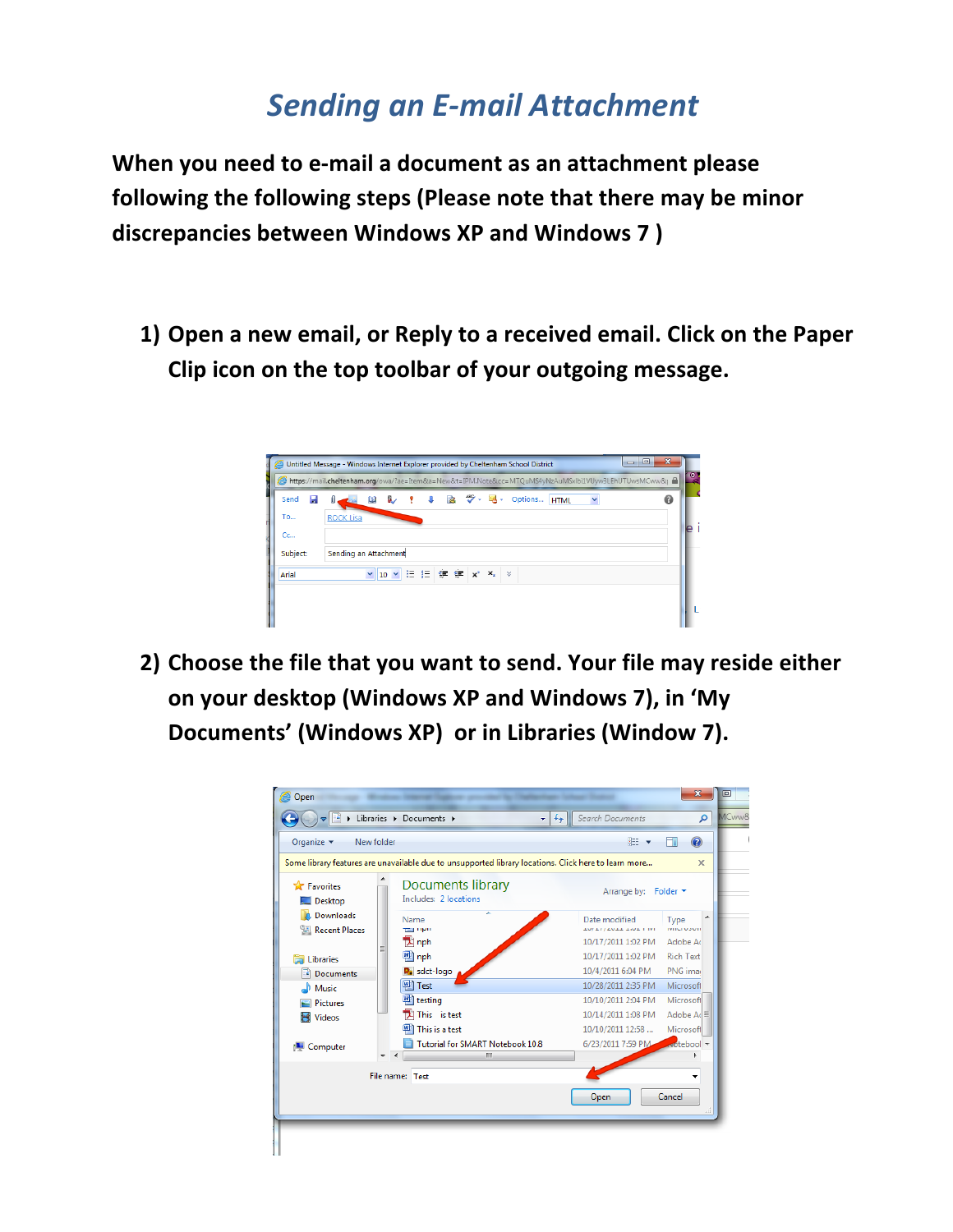**3)** Once you select the correct file name click on the *Open* button.



4) Now you should see the file listed as an 'attachment' in your outgoing e-mail ! Compose the body of your e-mail, enter your recipients, and hit Send. Your attachment will be delivered within **seconds!** 

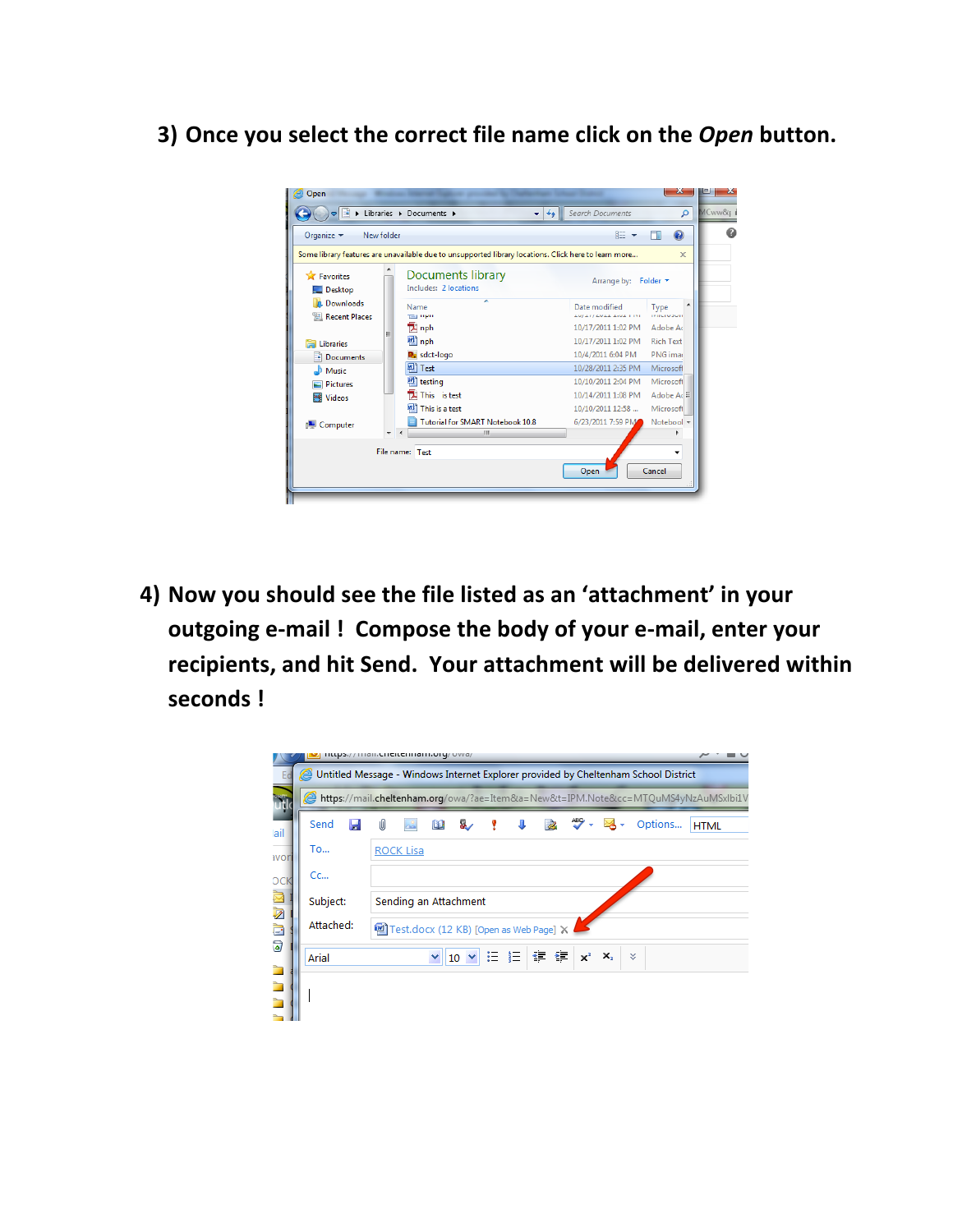## **Receiving an E-mail Attachment**

**To%open a%document%that%you%have%received%through%e+mail, please%** follow the following steps (Please note that there may be minor **discrepancies between Windows XP and Windows 7)** 

**1)** When you receive an attachment through e-mail, the header will show a paper clip icon in the title bar of the e-mail.



## **2)** Open the e-mail and you will see the name of the attachment.

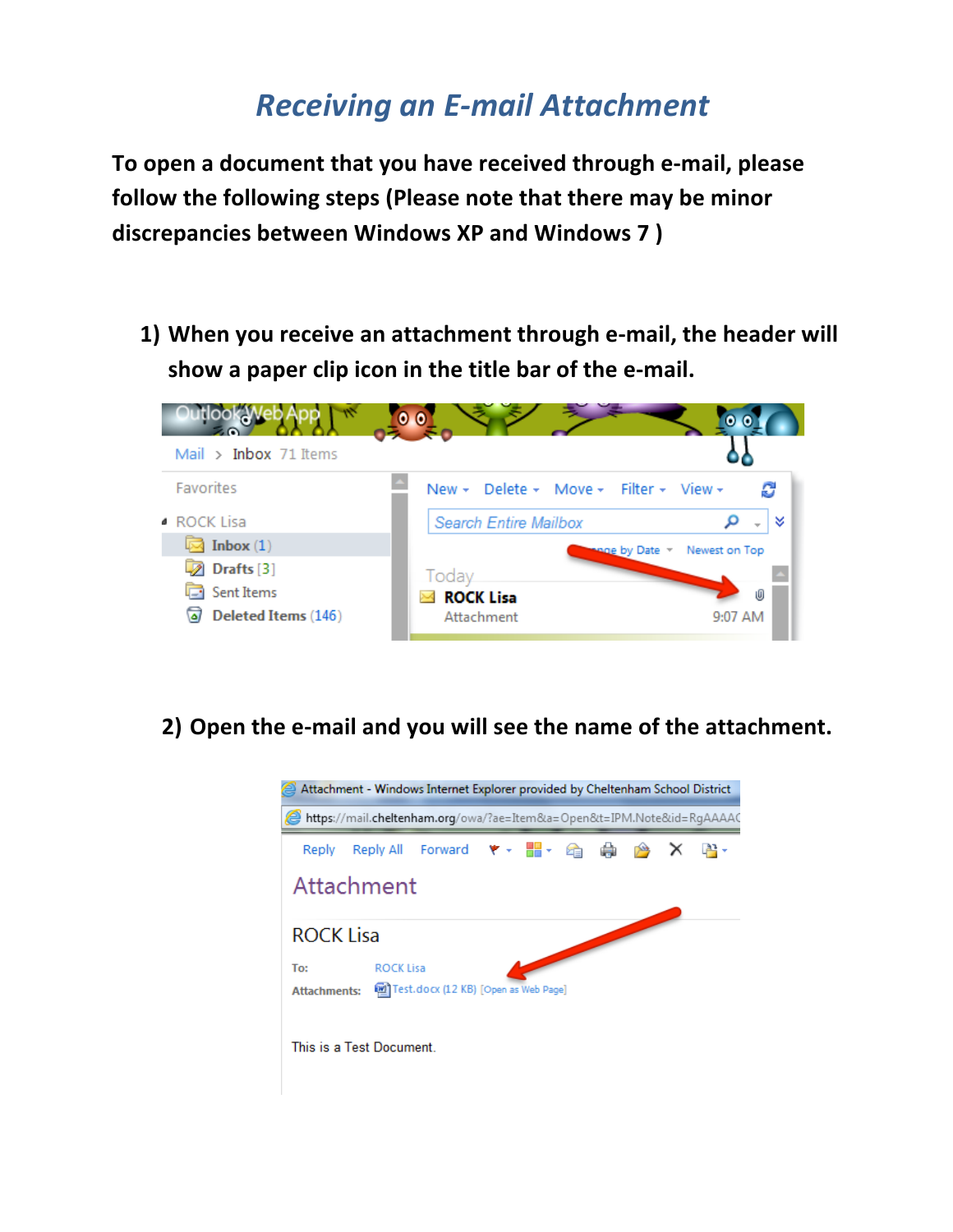**3)** Click on the name of the attachment to open. You will get a message to Open the attachment or Save. The message will look **different, depending on what version of Windows you are in. Regardless of the version, click 'Open'. Below is the screen from** Windows 7.



**4)** Once the document opens you may view or edit. If you are a Windows 7 user, you will have to 'Enable Editing'. See Below.



**5)** When you have viewed and/or edited the document you will **need%to%Save.%***Remember'to'always'use 'Save'As''when'saving' attachments'! If'you'just'hit''Save', Windows'will'save'to'an* inaccessible default location, which will make it very difficult to *retrieve your document!* When you click 'Save As' in Windows XP select 'My Document' or 'Desktop' from the left hand side of the